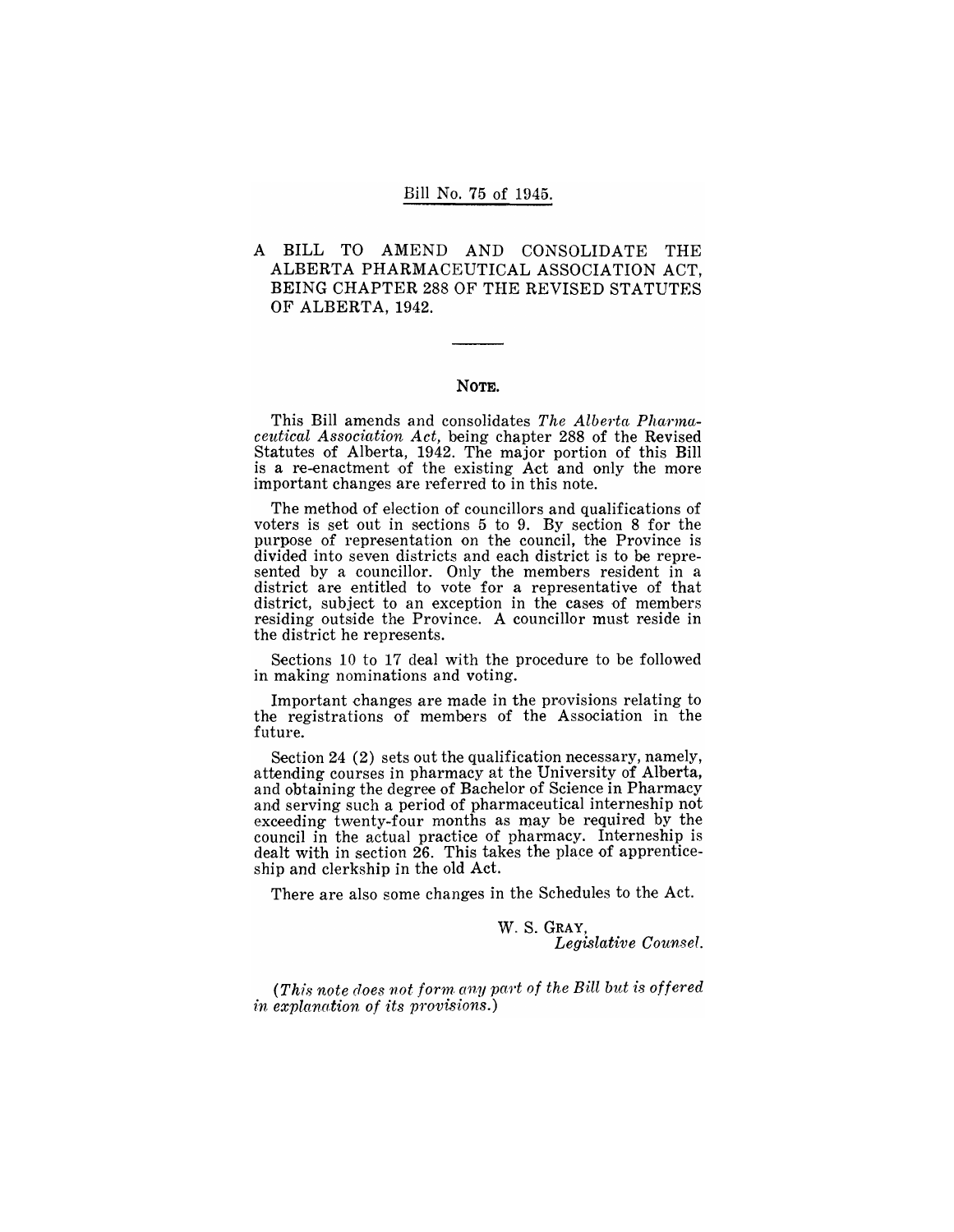## **BILL**

## No. 75 of 1945.

An Act to amend and consolidate The Alberta Pharmaceutical Association Act, being chapter 288 of the Revised Statutes of Alberta, 1942.

#### *(Assented to* , 1945.)

HIS MAJESTY, by and with the advice and consent of the Legislative Assembly of the Province of Alberta, enacts as follows:

#### SHORT TITLE.

**1.** This Act may be cited as "The Alberta Pharmaceutical *Association Act, 1945".* 

#### INTERPRETATION.

- 2. In this Act, unless the context otherwise requires,--
	- $(a)$  "Council" means the Council of The Alberta Pharmaceutical Association;
	- (b) "Drug" means any substance, whether or not produced in whole or in part by synthetic process, and either alone or in conjunction with another substance, the definition and composition of which is found in the British Pharmacopoeia or other Pharmacopoeia approved by the Minister of National Health for the Dominion of Canada, or in the Canadian Formulary or other Formulary approved and accepted by the Minister of National Health for the Dominion of Canada;
	- (c) "Drug Store" or "Pharmacy" means a place where prescriptions, drugs, chemicals and poisons are sold by retail or compounded; .
	- $(d)$  "Medicine" includes all drugs for internal or external use of man or animal and any substance or mixture of substances intended to be used for treatment, mitigation or prevention of disease or pain in man or animal;
	- (e) "Pharmaceutical Chemist" means any person duly qualified and registered under the terms of this Act;
	- *(I)* "Pharmaceutical Interne" means a student in Pharmacy who has 'been duly registered for training in pharmacy pursuant to the provisions of this Act;
	- $(g)$  "Poison" means drugs, chemicals or compounds thereof which are dangerous to human or animal life; and in particular the several articles named or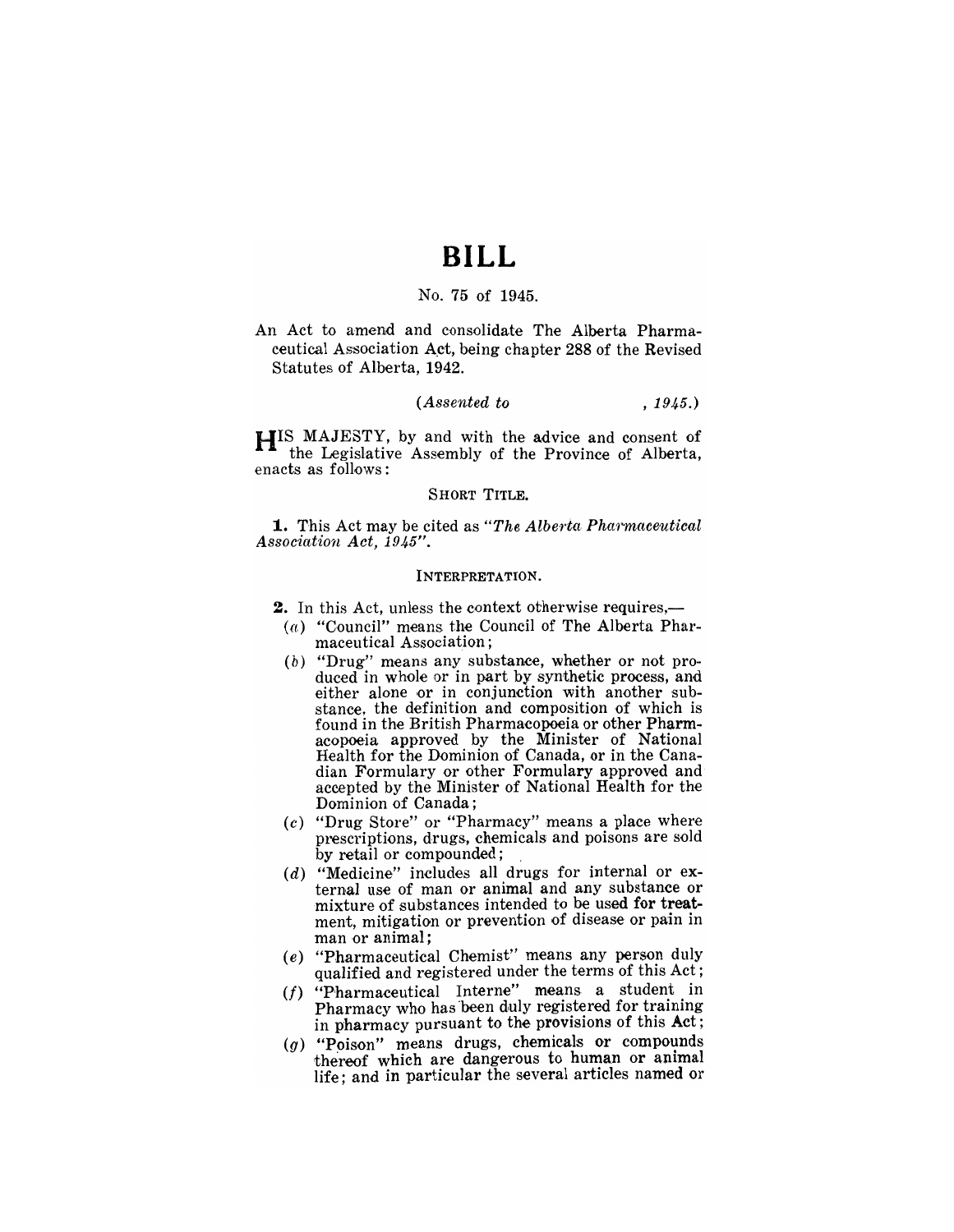described in Schedule I, Parts 1 and 2 of this Act shall be deemed to be poisons within the meaning of this Act;

- $(h)$  "Prescription" means a direction given by a duly qualified medical practitioner, a registered dentist, or a registered veterinary surgeon of a remedy for a disease or disorder, prescribing the ingredients with or without the method of using;
- (i) "Proprietary or Patent Medicine" has the same meaning as in *The Proprietary or Patent Medicine* Act (Dominion);
- $(j)$  "Sell" includes advertising for sale, or exposing or keeping for sale or directly or indirectly upon any pretense or by any device selling or offering for sale or offering or attempting to sell or barter.

#### INCORPORATION.

**3.**—(1) The Alberta Pharmaceutical Association hereto-<br>fore constituted and all persons registered and in good standing as members of the Alberta Pharmaceutical Association on the day this Act comes into force are hereby continued as a body corporate and politic under the name of "The Alberta Pharmaceutical Association" (hereinafter called "The Association"), and shall have perpetual succession and a common seal, and may sue and be sued, contract and be contracted with, and may acquire by gift, purchase or otherwise, and may sell, mortgage, lease or otherwise dispose of real and personal property for the purpose of carrying into effect and of promoting the objects of the Association.

(2). The Association shall have power to assist any organization having for its objects or some of them, the protection, advancement or promotion of the interests or welfare of the members of the Association in such manner and in such amount as the Council may from time to time determine.

#### MEETINGS.

 $4.-(1)$  A general meeting of the members of the Association shall be held at least once in each calendar year to be convened by the Council at the time and place and in the manner provided from time to time in the by-laws of the Association.

 $(2)$  The procedure to be followed at all general meetings shall be as provided from time to time in the by-laws of the Association.

#### ELECTION OF COUNCIL.

 $5 - (1)$  The Association shall be governed by a Council composed of seven members of the Association (hereinafter called Councillors) elected by the members in the manner hereinafter. provided.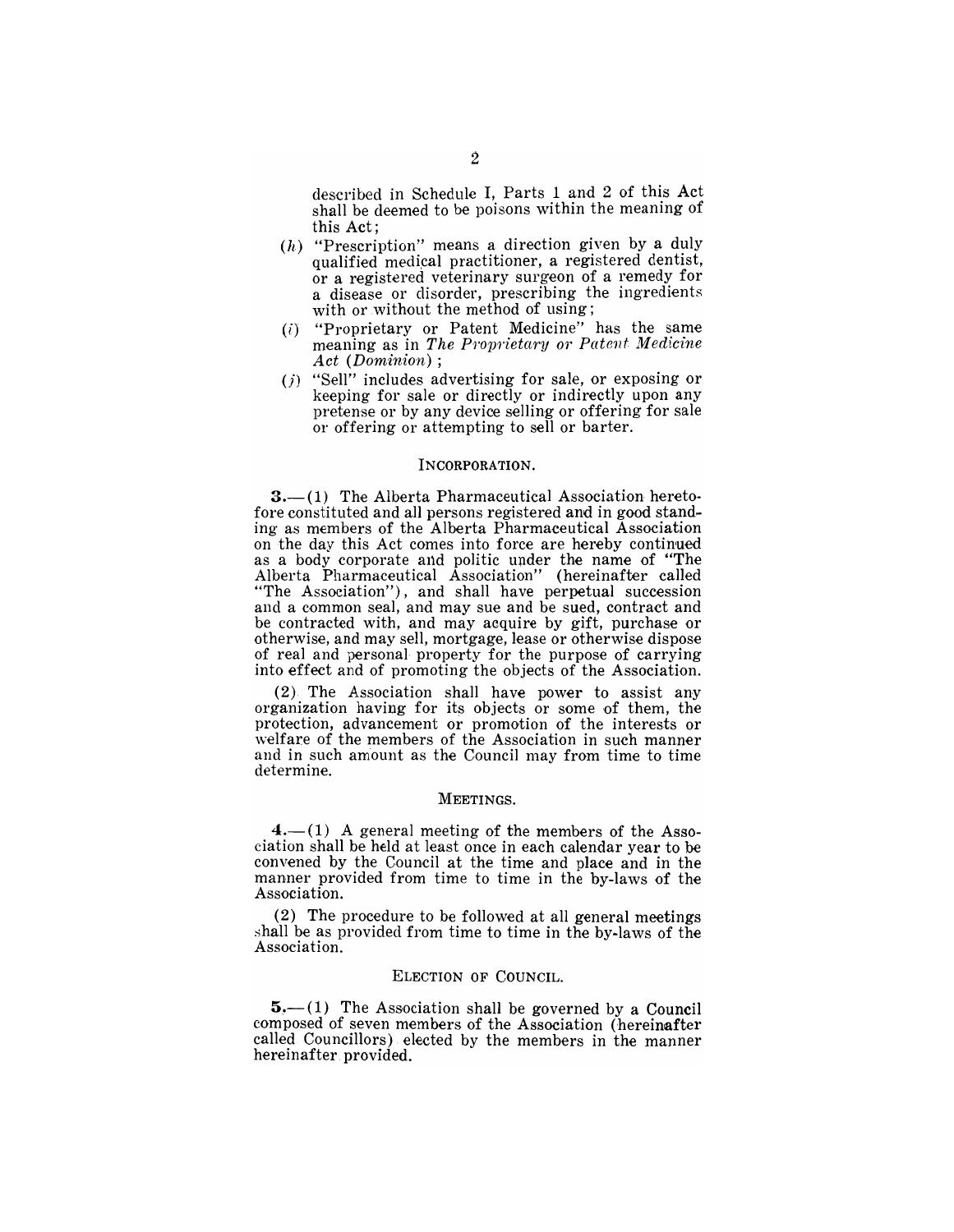(2) The term of office of a councillor shall be two years, but the office of councillor shall be vacated if the Councillor,-

- (a) By notice in writing to the President or Registrar of the Association resigns his office; or
- (b) ceases to reside in the district of the Province of Alberta which he was elected to represent ; or
- $(c)$  ceases to be actively engaged in practicing his profession of Pharmacy, or
- $(d)$  Ceases to be a member of the Association; or
- $(e)$  dies, or is found lunatic or becomes of unsound mind.

(3) If the office of a councillor is vacated, the remaining members of the council shall appoint, subject to the approval of the majority of the members of the district eligible to vote, some other person being a member of the Association and otherwise eligible to fill the vacancy so created, the appointment to be effective for the unexpired term of the council or whose office was vacated, subject always to the provisions of subsection  $(2)$  hereof.

( 4) A retiring councillor shall be eligible for re-election.

(5) No person shall be eligible to be elected a member of the council unless he is registered in accordance with the provisions of this Act, and unless he resides within the Province of Alberta and carries on the business of a pharmaceutical chemist within the Province of Alberta.

**6.** The persons entitled to vote at elections of councillors shall be such persons as are at the time of voting registered and in good standing as members of the Association, and the time, place and manner of such elections shall be provided by the by-laws of the Association subject to the provisions of this Act.

7. The charge and conduct of elections shall be under the management of the Registrar of the Association.

**8.** (1) For the purpose of representation on the Council, the Province of Alberta shall be divided into seven districts and one councillor shall be elected for each district.

 $(2)$  The boundaries of the said districts shall be defined from time to time in the by-laws of the association.

**9.** Only such persons as actually reside in a district shall be entitled to vote in the election of a councillor for that district. Provided, however, that any person who does not reside in the Province of Alberta and who otherwise is entitled to vote shall vote in the election of a councillor for the district assigned to him by the Registrar of the Association, such assignment to be made pursuant to the provisions of the by-laws of the association.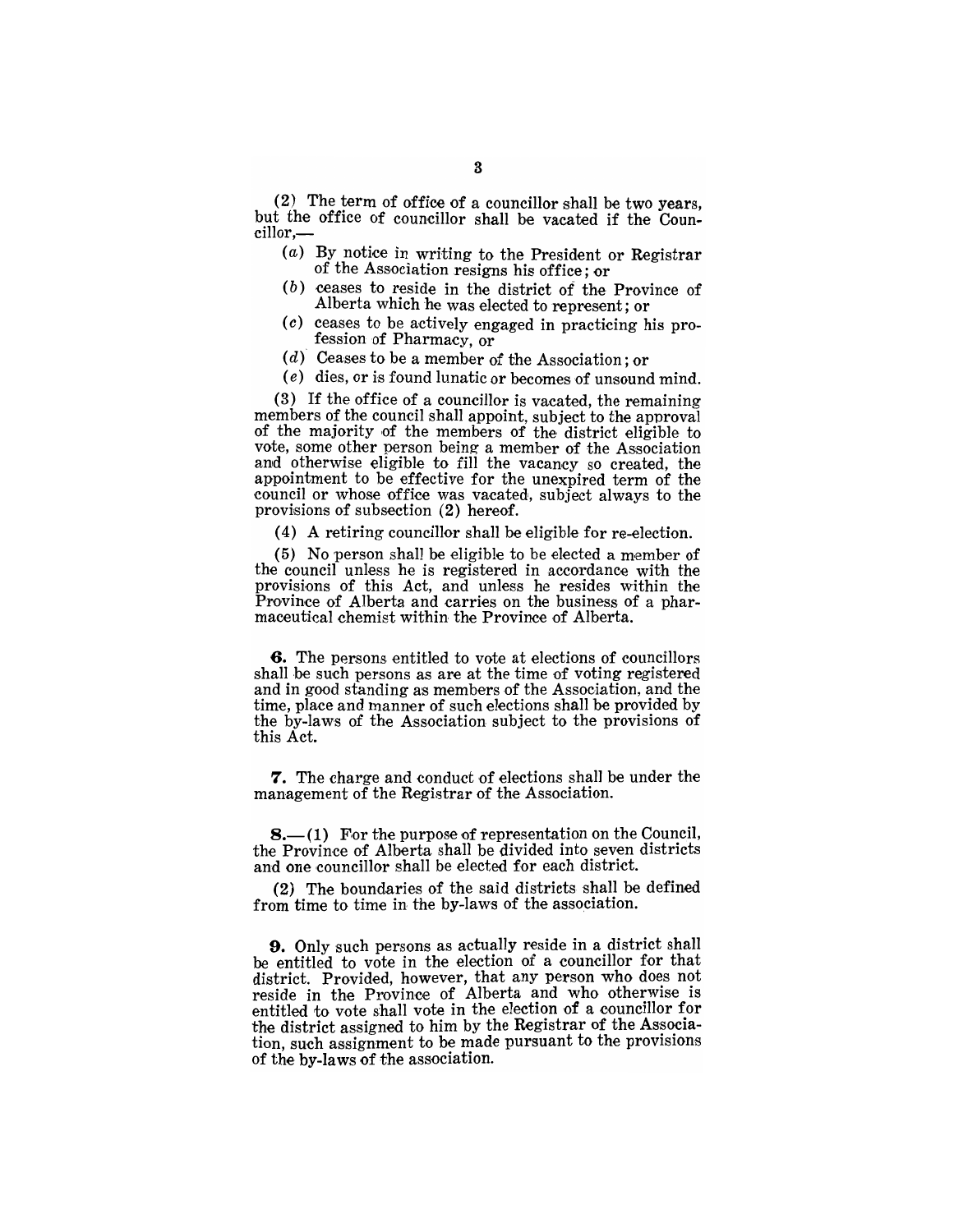10. The time and place for receiying nominations for councillors and the form of nominating papers shall be as provided in the by-laws of the association, and every nomination shall be in writing and signed by at least two persons entitled to vote in the election in the district for which the nomination is made, and shall be accompanied by the written consent of the person nominated and a statement by him in the form provided in the by-laws indicating that he is eligible for election under the provisions of this Act.

11. In the event of only one nomination being received within the time allowed for receiving nominations for any district the person so nominated shall be deemed elected and in such case no voting papers shall be sent out to persons entitled to vote in that district.

12. In every case where a poll is required the registrar shall, at least twenty days prior to the day of election, mail to each person entitled to vote in the election at his last known place of residence, a ballot in Form B in Schedule II hereto, or to the like effect.

**13.** The vote of each elector shall be given by a signed ballot in Form B in Schedule II hereto or to like effect which shall be mailed in a sealed envelope prepaid addressed to the Registrar or delivered to him at his office so as to be in his hands prior to or on the day of election before the hour prescribed for the opening of the ballots.

14. The ballots shall be opened by the registrar of the association in the presence of at least two other members of the association at the hour of nine o'clock in the evening of the day of election and the registrar shall then scrutinize and count the votes in the presence of the other members and keep a record thereof.

**15.** The candidate in each district receiving the highest number of votes shall be declared elected as councillor for that district by the registrar.

**16.** Any person entitled to vote at any election shall be entitled to be present at the opening and counting of the ballots at such election.

 $17.$ —(1) In case of an equality of votes between two or more candidates in any district, the registrar shall, in the presence of the scrutineers, forthwith put into a box a number of papers with the names of the candidates having such equality of votes written thereon one for each candidate, and shall draw by chance from such ballot box one of such papers.

(2) The person whose name is upon the paper so drawn shall be deemed elected to the council.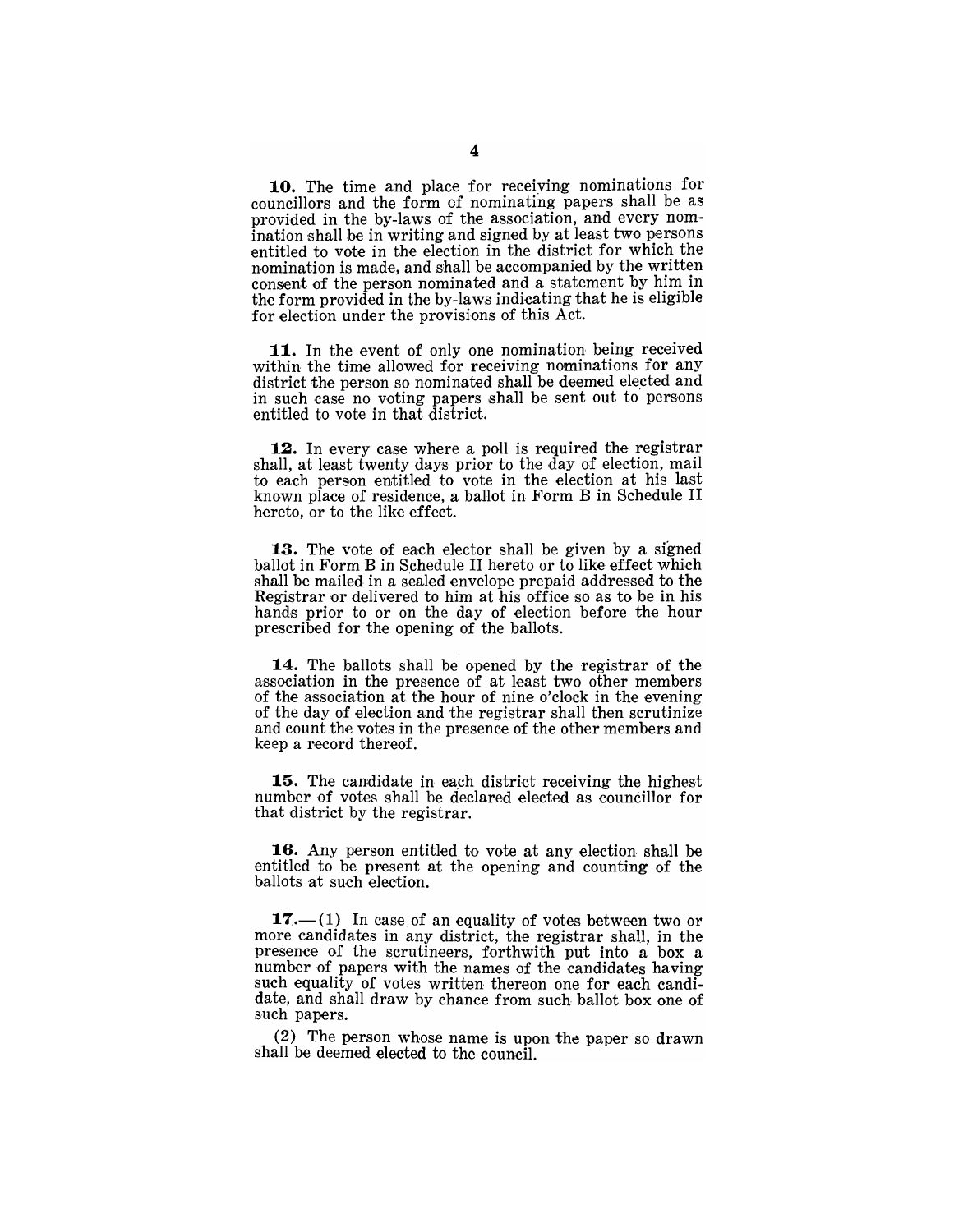#### OFFICERS AND POWERS OF THE COUNCIL

 $18.$ - $(1)$  The Council shall elect from among its members a president, a vice-president and such other officers as the Council may from time to time decide are necessary.

(2) The Council shall appoint a registrar-treasurer, or a registrar and a treasurer, any of whom mayor may not be a member of the Council, but who must be a member in good standing ,of the Association, at such salary or other remuneration and for such term of office as the Council may decide.

 $(3)$  The election of the president and of the vice-president shall be effective for a period of two years but any such office shall forthwith be vacated upon the incumbent ceasing to be a councillor.

**19.** The Council shall have the sole control and management of the real and personal property of the Association subject always to the provisions of this Act and of the bylaws of the Association.

**20.**—(1) The Council shall have power to fix such fees and make such by-laws, rules and regulations not inconsistent with the provisions of this Act as it deems necessary for the carrying out of the objects of the Association, and in particular by such by-laws, in addition to any other powers it may have, may,-

- (a) fix the examination fee, registration fee, annual fees or other fees to be paid by internes or members of the Association;
- (b) provide that the annual fee of any member which remains unpaid for a period to be specified in such by-laws shall on the expiration of such period be increased to an amount specified in such by-law;
- $(c)$  provide that the annual fees of non-resident or nonpractising members shall be on a different basis from those of active members;
- ( $d$ ) provide for the depositing and disbursement of the funds of the Association;
- (e) provide that each active member be supplied with and keep prominently displayed in his place of business a certificate showing that he is a member of the Association;
- $(f)$  provide for the striking off the register and suspension from practice as a member of the Association of any member for non-payment of fees due the Association, and for the reinstatement of such member upon such terms as the Council may decide;
- $(g)$  from time to time amend, revoke or substitute other by-laws in their stead.

 $(2)$  Such by-laws, rules and regulations may also be amended, altered or repealed in whole or in part at any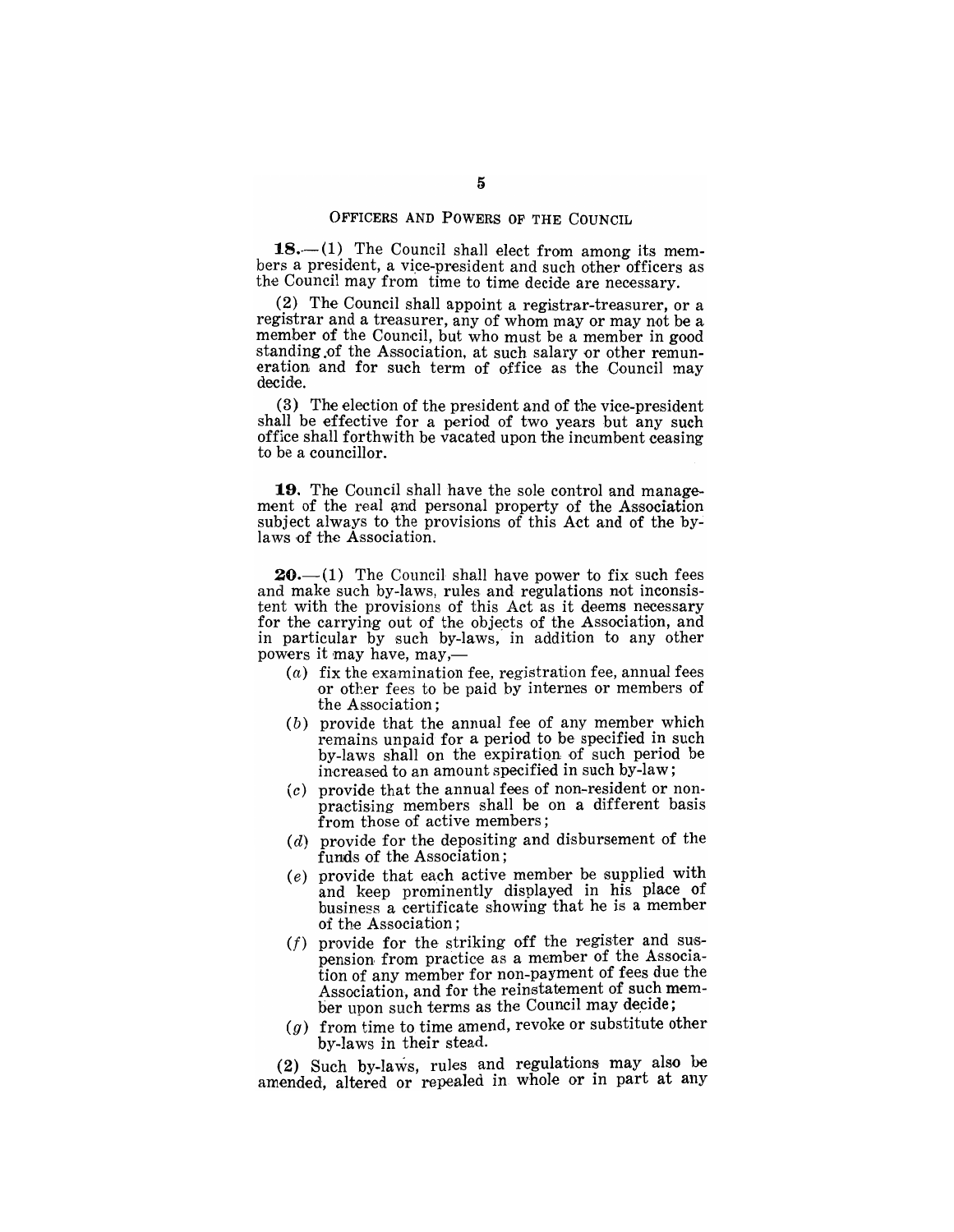annual general meeting of the Association, provided notice be given of the intention so to do in accordance with the bylaws in force for the time being.

**21.**—(1) The council may by resolution declare that any person is, in the opinion of the Council, unfit to be a member of the Association, in consequence of his conviction for an offence against an Act of the Parliament of Canada or the Legislature of the Province of Alberta, and if any member of the legislature of the Province of Alberta, and if any member of the Association after due enquiry by the Council is adjudged by them to have been guilty of infamous or unprofessional conduct in any respect or of professional incompetence, negligence, or misconduct, so gross as to disqualify such person in the opinion of the Council from practising under this Act, the Council may, if it so decides', give a written order to the registrar of the Association to erase the name from the register, and a true copy of any such order shall be mailed to the member by fully prepaid registered post addressed to him at his last known address.

(2) When the Council has so removed the name of such person from the register the-name of that person shall not again be entered thereupon except under authority of a resolution of the Council of the Association, or an order of a judge of the Supreme Court.

(3) A person whose name has been directed to be erased from the register may appeal from the decision of the Council to a judge of the Supreme Court at any time within six months after the date of the order, and a judge may, upon hearing the appeal, make such order as to the restoration of the name so erased or confirming such erasure or for further enquiry by the Council into the facts of the case and as to costs as shall be just.

 $(4)$  The appeal may be by motion, notice of which shall be served upon the registrar, and the registrar shall, upon request of any person desiring to appeal, furnish to him a certified copy of all proceedings, reports, orders and papers upon which the Council has acted in making the order complained of.

 $(5)$  No action shall lie against the Council or its members for any proceedings taken or any judgments given or in force under the provisions of this Act.

22. The registrar shall make and keep a correct register in accordance with the provisions hereof of all persons who are registered hereunder, and shall enter their qualifications opposite the names of all registered persons who file a statement thereof, and from time to time shall make the necessary alterations in the addresses of persons so registered.

23. No name shall be entered in the register except in pursuance of a resolution of the Council unless the registrar of the Association is satisfied by proper evidence that the person applying is entitled to be registered, and any appeal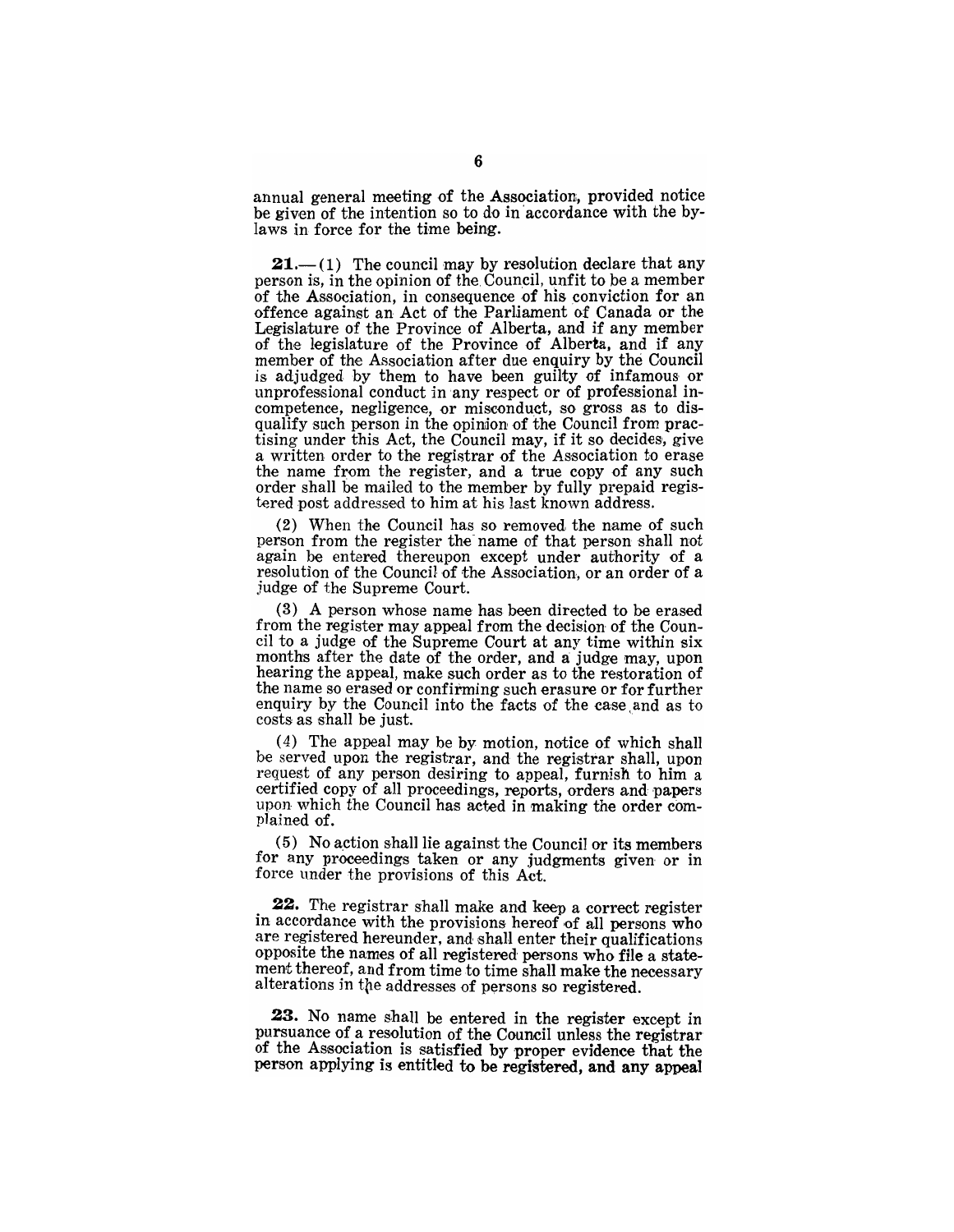from the decision of the registrar may be decided by the Council, and any entry proven to the satisfaction of the Council to have been fraudulently or incorrectly made may be erased from or amended in the register by order of the Council.

24. Upon any person being registered as aforesaid, he shall be entitled to receive a certificate in Form A in Schedule II, or to like effect, under the corporate seal of the Association and signed by the president and registrar, and shall be entitled to receive an official receipt annually upon the payment of a fee to be determined by the Council.

 $25.$ — $(1)$  All persons registered as pharmaceutical chemists under the provisions of *The Alberta Pharmaceutical* Association Act, being chapter 288 of the Revised Statutes of Alberta, 1942, on the day this Act comes into force shall be deemed to be registered as such under the provisions of this Act.

 $(2)$  Any candidate who produces to the registrar of the Association satisfactory evidence that he has attained the age of twenty-one years and has, after he has been declared eligible to do so, entered and attended the course in pharmacy at the University of Alberta and received, from the said University the degree of Bachelor of Science in Pharmacy certifying the successful completion of the minimum course of studies as prescribed by the said University and approved by the Council of the Association, shall be entitled to be registered as a pharmaceutical chemist on producing evidence that he has served such period of pharmaceutical interneship, not to exceed twenty-four months, as may be required by the Council of the Association in the actual practice of pharmacy in the dispensary of an approved hospital or in a drug store of a duly registered pharmaceutical chemist *bona fide* carrying on business as such, and upon the payment of the registration fee.

 $(3)$  Any candidate who produces to the registrar of the Association satisfactory evidence that he was a registered apprentice prior to the fifteenth day of June, one thousand nine hundred and fourty-four and subsequent to being so registered has served with His Majesty's Armed Forces, may be granted special permission by the Council of the Association to enter upon a two-year course in pharmacy as an alternative to the course prescribed in subsection (2), and shall be entitled to be registered as a pharmaceutcal chemist upon receiving a certificate from the University of Alberta showing he has successfully completed such course of studies and after having served such additional period, not to exceed twenty-four months, as the Council of the Association may direct in the actual practice of pharmacy in the dispensary of an approved hospital or in a drug store of a duly registered pharmaceutical chemist *bona fide*  carrying on business as such and upon the payment of the registration fee.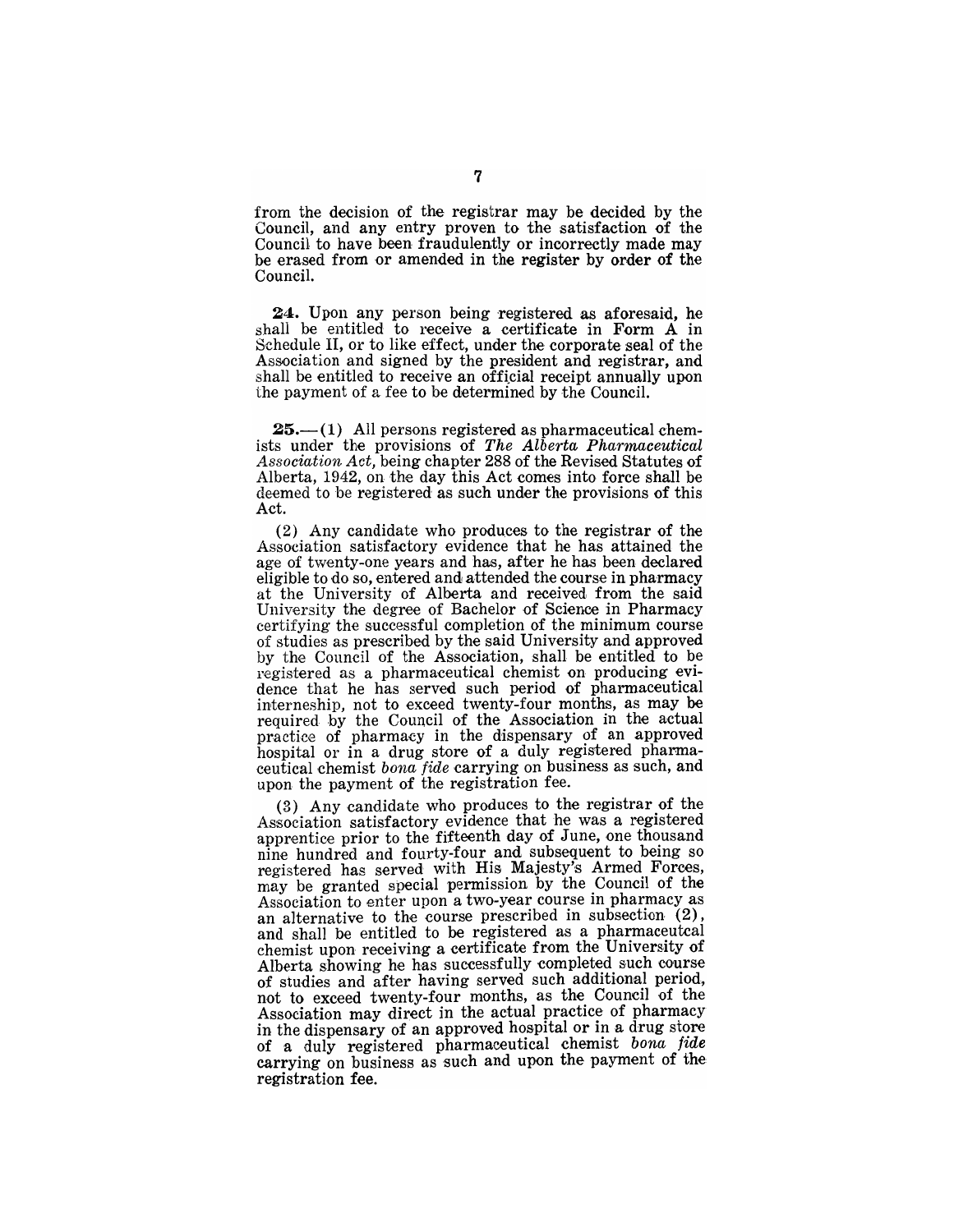(4) Any other candidate who produces to the registrar of the Association satisfactory evidence that he was a registered apprentice prior to the fifteenth day of June, one thousand nine hundred and forty-four, and who may at the discretion of the Council of the Association be granted special permission to enter upon the alternate two-year course in Pharmacy if he has satisfactorily completed the then prescribed period of apprenticeship prior to September thirtieth, one thousand nine hundred and forty-six shall be entitled to be registered as a pharmaceutical chemist upon presentation of a certificate from the University of Alberta showing that he has successfully completed such course of studies and upon the payment of the registration fee.

(5) On the consent and at the will of the Council of. the Association, any British subject who is a registered member of any pharmaceutical association, society or college of pharmacy approved by the Council of the Association in Great Britain or Ireland, the Dominion of Canada or the United States of America, may be registered as a member of the Association on producing to the Registrar of the University of Alberta satisfactory evidence that at the time such person became a member of such association, society or college of pharmacy the educational requirements for such membership were in all respects equivalent to those of The Alberta Pharmaoeutical Association in respect of its own members at the time such person applies for membership in the Association and upon the payment of the registration fee.

(6) At the request of the Council of the Association the University of Alberta may prescribe such courses and examinations as it deems necessary for any registered member of any pharmaceutical association or society or college of pharmacy, applying for membership in the Association who may not otherwise be entitled to be regisetred under this Act, in order to place the educational standing of such applicant on an equality with the requirements of the said University at the time of such application, and on such applicant producing to the registrar of the Association a certificate from the registrar of the University showing that he has fulfilled such educational requirements and upon otherwise complying with the by-laws of the Association and upon the payment of the registration fee he shall be entitled to be registered as a member of the Association.

(7) The Council of the Association shall be entitled to refuse to approve for the purpose of the subsections  $(5)$ and (6) of this section any applicant from any pharmaceutical association, society or college of pharmacy which does not admit registered members of The Alberta Pharmaceutical Association on terms as favourable as those provided for the admission to the said Association of registered members from other pharmaceutical associations, societies or colleges of pharmacy.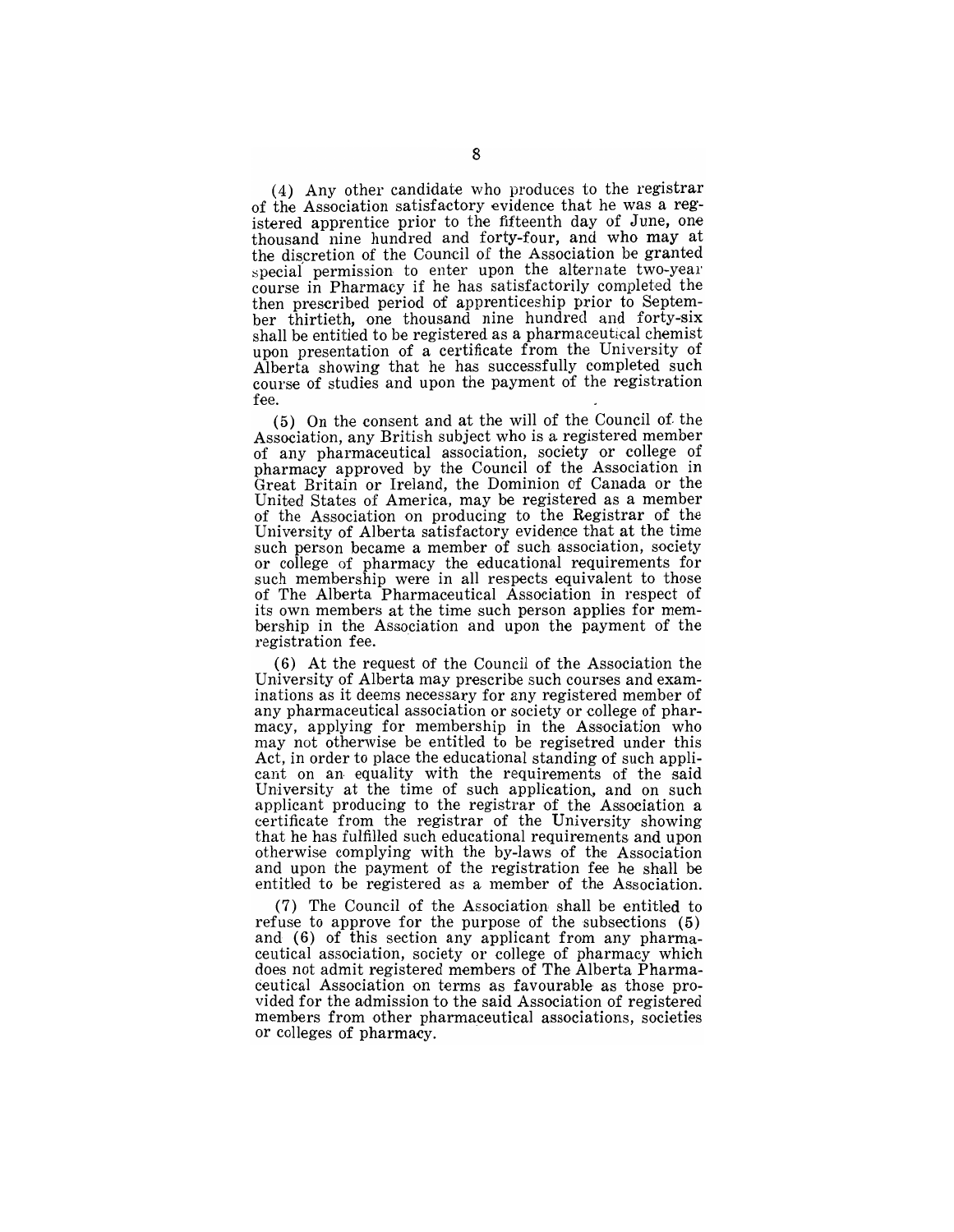#### INTERNESHIP.

 $26$ — $(1)$  The Council of the Association shall from time to time formulate rules and regulations with respect to the qualifications, training and discipline of pharmaceutical internes not inconsistent with the provisions of this Act.

 $(2)$  The registrar shall maintain a register of pharmaceutical internes which register shall contain all details required by the provisions of this Act and by the rules and regulations formulated from time to time by the Council of the Association.

(3) Before any candidate shall be entitled to be registered as a Pharmaceutical Interne he shall produce to the Registrar of the Association satisfactory evidence that he has,—

- $(a)$  attained the age of sixteen years and is of good character; and
- (b) such educational qualifications as the University of Alberta may from time to time require as the minimum standard for admission to the study of Pharmacy at the said University of Alberta; and
- (c) entered into an agreement with a registered Pharmaceutical Chemist actively engaged in the practice of his profession in such form as may be required by the rules and regulations formulated from time to time by the Council of the Association.

(4) Any registered pharmaceutical chemist shall only be entitled to an agreement with one pharmaceutical interne at a time and shall not enter into an interne agreement with any person while any previous interne agreement to which he is a party is still in force and effect and binding upon him.

#### COMPOUNDING AND SALE OF POISONS.

 $27.-(1)$  No person who is not registered under this Act and the holder of a valid and subsisting certificate of registration shall, save as herein provided, sell or keep open shop for the retailing, dispensing, or compounding of poisons, drugs or medicines, except patent or proprietary medicines as defined by *The Proprietary or Patent Medicine Act,* being chapter 151 of the Revised Statutes of Canada, 1927, and except aspirin, tincture of iodine  $2\frac{1}{2}\%$ , creolin, carbolic acid solutions not exceeding ten per centum  $(10\%)$ , paris green, turpentine, epsom salts, copperas, senna, borax, castor oil, sulphur, glauber's salt, cream of tartar, carbonate of soda, bicarbonate of soda, glycerine, carbonate of magnesia, citrate of magnesia, rochelle salts, saltpetre, spirits of nitre, rhubarb root, solution of ammonia, phosphate of soda, gum camphor and chloride of lime:

Provided that nothing in this section contained shall prevent any person selling poisons, drugs or medicine at any point in the Province of Alberta more than fifteen miles from the nearest place of business operated by a member of the Associaiton: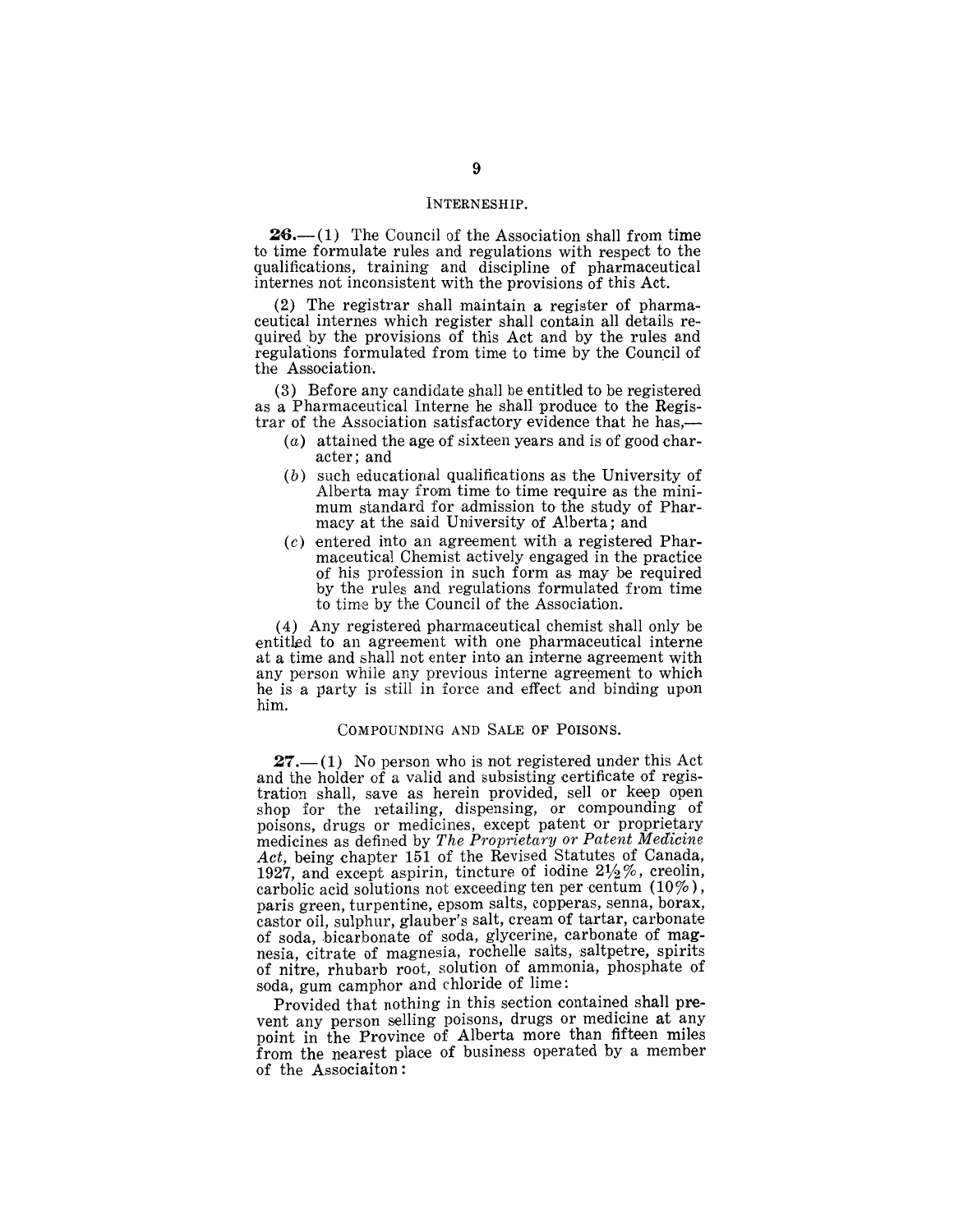Provided further that all other provisions of this Act in regard to the sale of poisons shall apply to any sale by any such person.

(2) No person who is not registered under this Act and the holder of a valid and subsisting certificate of registration shall dispense any prescription, recipe or formula, or compound any drugs or medicines unless the dispensary, pharmacy, drug store, hospital dispensary or place of business is in charge and under the supervision of a person who is registered under this Act.

(3) No person shall employ any other person who is not registered under this Act and the holder of a valid and subsisting certificate of registration to dispense any prescription, recipe or formula or to compound drugs and mealcines unless the dispensary, pharmacy, drug store, hospital dispensary or place of business is in charge and under the supervision of a person who is registered under this Act.

(4) No person shall assume or use the title of chemist and druggist, or chemist, or druggist, or pharmacist, or pharmaceutical chemist, or apothecary, or dispensing chemist, or dispensing druggist, or display any sign bearing the words drugs, drug store, drug dispensary, drug sundries, or other words of like import, or display any fixture, title or advertisement implying or calculated to infer that he is registered under this Act, unless such person has taken out a certificate under the provisions of this Act for the time during which he is selling or keeping open shop for retailing, dispensing or compounding poisons, drugs or medicines, or using such title.

(5) No person shaH open or carry on any branch, second or other shop or place of business for retailing, dispensing or compounding of any poisons, drugs or medicines without first paying the annual fee and otherwise complying with the requirements of the Association in relation thereto and without placing and keeping such shop or place of business under the immediate personal supervision of and bona fide managed and conducted by a pharmaceutical chemist duly registered under this Act. '

(6) The person or persons opening such branch, second or other shop or place of business shall, upon opening the same, notify the registrar of the Association of the name of the manager of such branch, second or other shop or place of business, and from time to time thereafter forthwith as such changes occur, he shall notify the registrar of any change in the management thereof .

 $(7)$  Notwithstanding the provisions of subsection (4) of this section, a body corporate, a firm or partnership may keep open shop at any place or places for the purposes  $\sum_{i=1}^{\infty}$  been shop at any place or places for the pul-

 $(a)$  the business or corporate body, firm or partnership, so far as it relates to the retailing dispension or<br>o far as it relates to the retailing dispensing or o far as it relates to the retailing, dispensing or<br>ompounding of drugs, medicines and poisons is at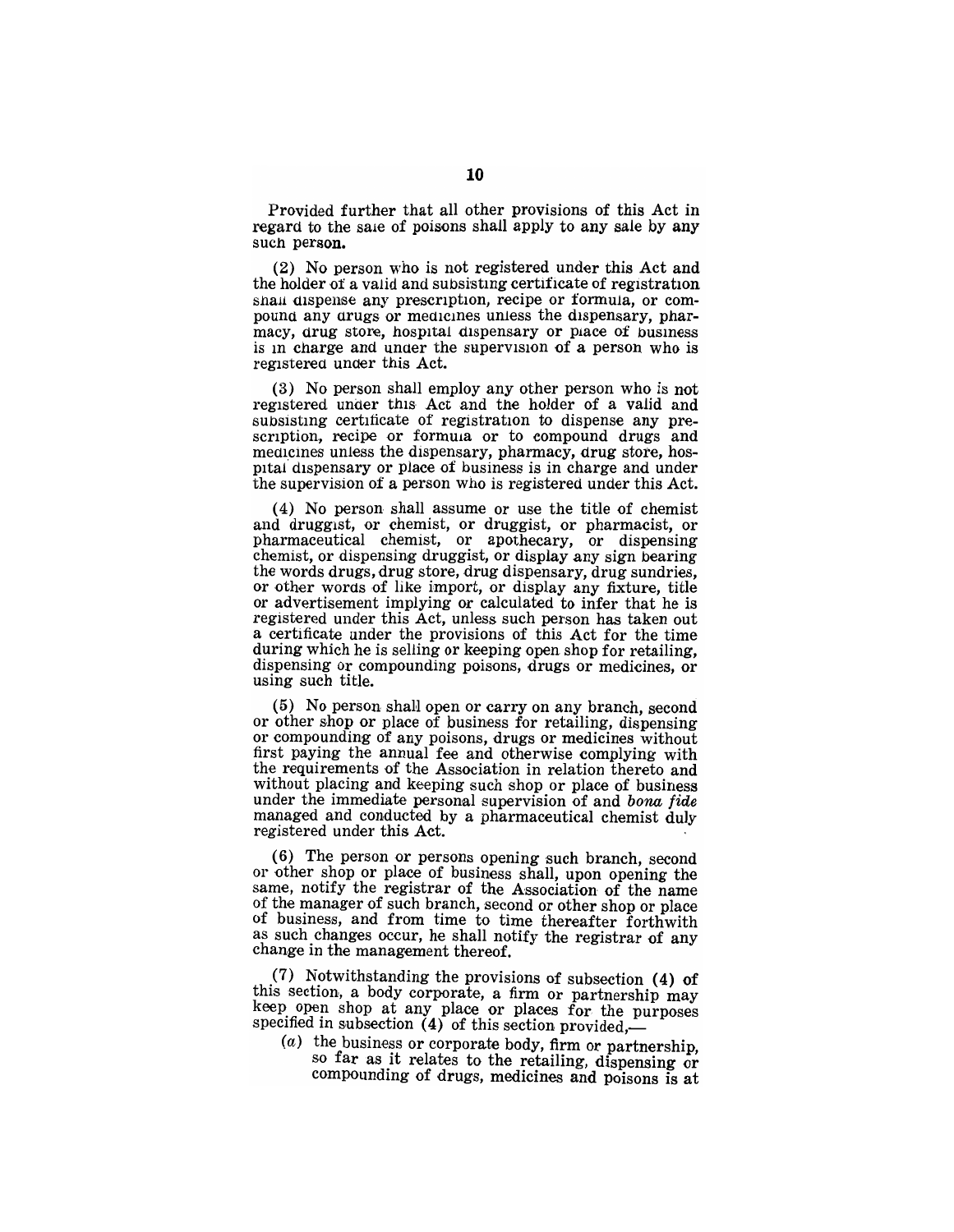every such place under the actual control and management of a duly registered pharmaceutical chemist; and

- (b) The name of each registered pharmaceutical chemist having such control and management, together with a description of the premises at which such business is carried on and the name of the body corporate, firm or partnership carrying on such business is forthwith forwarded to the registrar to be entered in a register to be kept for that purpose ; and
- $(c)$  the registered pharmaceutical chemist having such control and management as aforesaid does not act in a similar capacity for any other body corporate, firm or partnership, and does not carry on business as a pharmaceutical chemist on his own account.

(8) Any person who is registered under this Act and who owns, operates or is in charge of any dispensary, pharmacy, drug store or hospital dispensary and who ceases to own, operate or be in charge of such dispensary, pharmacy, drug store or hospital dispensary, shall within five days from such cessation notify the registrar of the Association in writing of such cessation.

(9) Any person who owns or operates a dispensary, pharmacy, drug store or hospital dispensary which is in charge of a person registered under this Act shall within five days after such person has ceased to be in charge of the said dispensary, pharmacy, drug store or hospital dispensary notify the registrar in writing of such cessation.

 $28$ .-(1) The Council of the Association may from time to time by resolution declare that any article specified in such resolution ought to be deemed a poison within the meaning of this Act, and such resolution shall specify whether such article should be included in Part 1 or Part 2 of Schedule I.

(2) Upon passing such resolution the Council of the Association shall submit the same to the Lieutenant Governor in Council for approval, and if approval is given the resolution, such approval shall be advertised in *The Alberta Gazette,* and on expiration of one month from the date of the publication of such advertisement, the article named in the resolution shall be deemed to be included in Part 1 or Part 2, as the case may be, of Schedule I.

29. No person selling any article in violation of the provisions of this Act shall recover any charges in respect thereof in any Court.

 $30-$ (1) Every place in which drugs or medicines are compounded, or manufactured, or where manufacturers' original packages are subdivided or broken up for the purpose of repackaging into either larger or smaller quantities, for sale either by retail or wholesale, shall be under the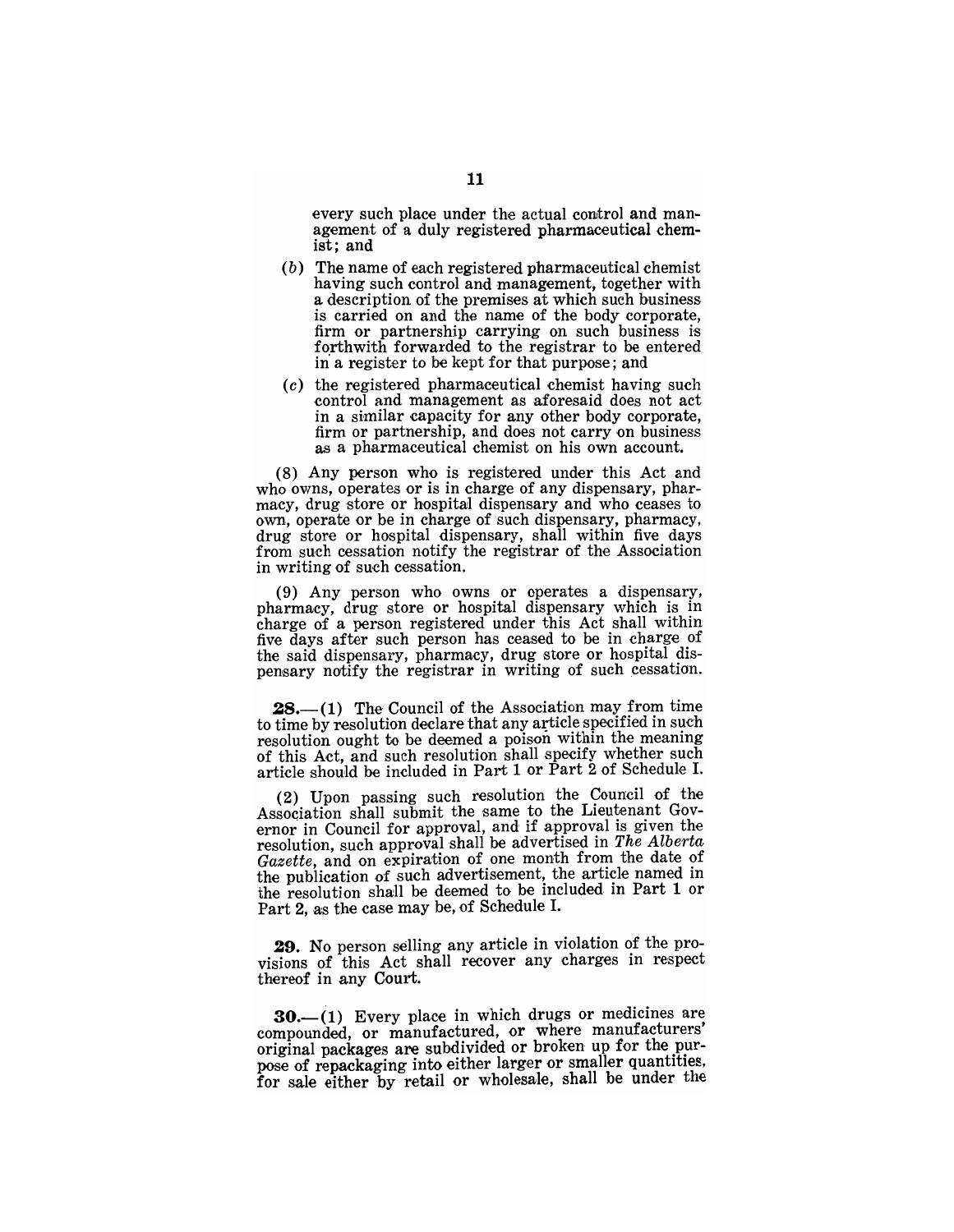immediate supervision of and shall be bona fide managed and conducted by a duly qualified and registered pharmaceutical chemist under this Act:

Provided that nothing in this section contained shall apply to those drugs named in subsection (1) of section 27, except paris green.

(2) All drugs and medicines, including those named in subsection  $(1)$  of section 27, shall be properly labelled by wholesale dealers and retailers before being offered for sale to the general public.

 $31.$  (1) No person shall sell any of the poisons listed in Part  $1$  of Schedule I to any persons unknown to the seller unless introduced by some person known to the seller, and on every sale of such poison the person actually selling the same shall before delivery make an entry in a book to be kept for the purpose, stating the date of the sale, the name and address of the purchaser, the name and quantity of the drug sold, and the purpose for which it is stated by the purchaser to be required, and the name of the person, if any, who introduced him, to which entry the signature of the purchaser shall be affixed.

 $(2)$  No person shall sell any of the poisons named in Part 1 or Part 2 of Schedule I, either by wholesale or retail, unless the box, bottle, vessel, wrapper or cover in which the poison is contained is distinctly labelled with the name of the poison and the word "Poison," and with the name and address of the proprietor or the name of the establishment in which the poison is sold.

(3) Failure to provide such record book or failure to record each and every sale of such poison as is required by subsection (1) of this section, or refusal to permit the inspection of such records when demanded by any officer duly appointed to make inspections either by the authority of the Legislature of the Province of Alberta or by authority of the Council of the Association shall be deemed an offence within the meaning of this Act.

 $32-$ (1) Nothing in this Act shall prevent any person in any place, who has received a permit so to do from the Department of the Attorney General of the Province or from the Royal Canadian Mounted Police or any officer or officers authorized by the Department of the Attorney General from selling any branded line of Gopher Poison duly licensed, labelled and registered in conformity with *The Agricultural Pests Control Act* of the Government of the Dominion of Canada, provided that the seller shall make an entry in a book of the sale, the name and address of the purchaser, the name and quantity of the article sold and the purpose for which it was stated by the purchaser to be required, to which entry the signature of the purchaser shall be affixed.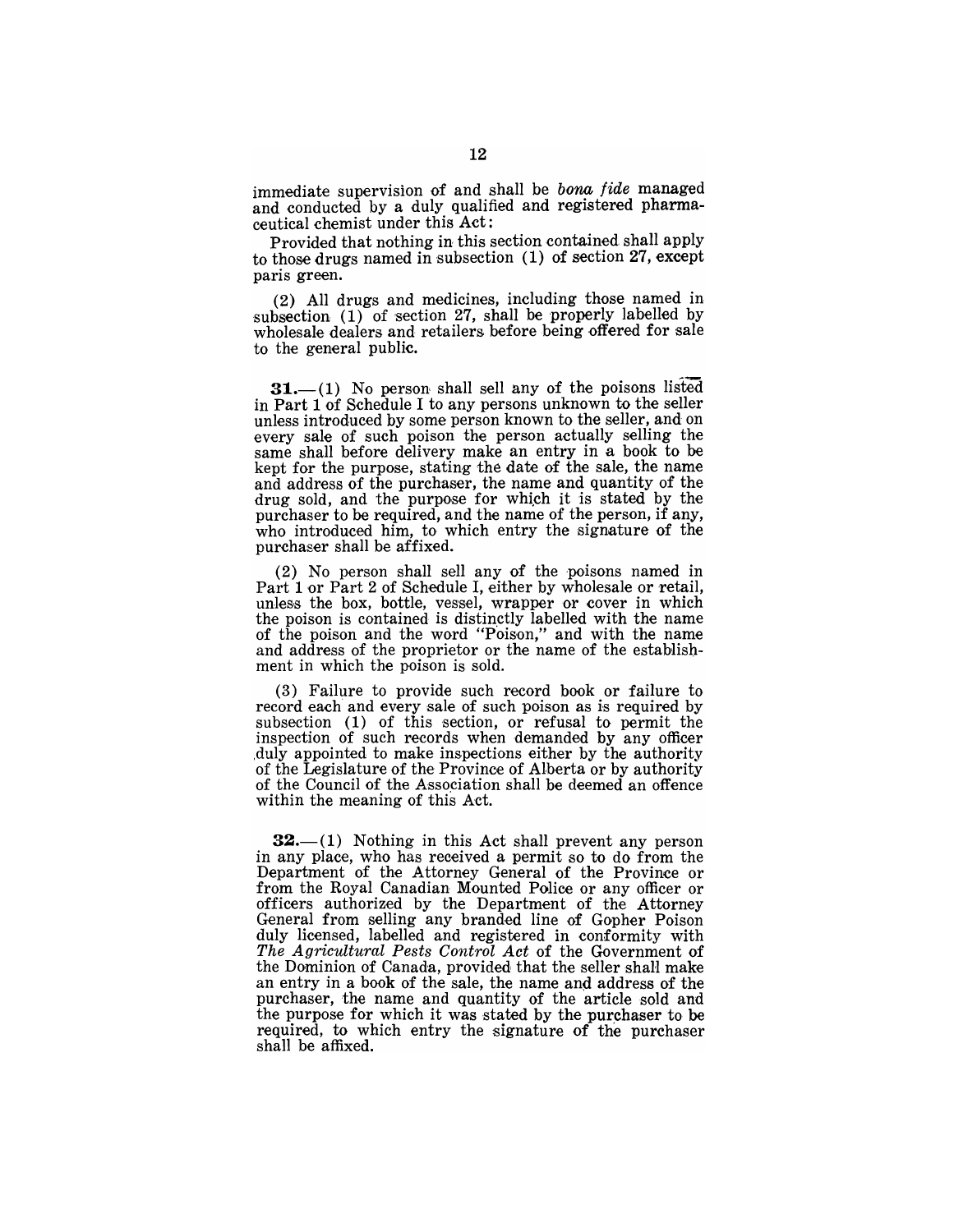(2) The provisions of subsection (2) of section 31, shall also apply to sales made pursuant to subsection (1) of this section.

33. Any person violating any of the provisions of this Act shall be guilty of an offence and shall be liable on summary conviction for the first offence to a penalty of not less than fifty dollars and costs, and in default of payment to imprisonment for a term of not less than fifteen days, and for each subsequent offence to a penalty of not less than one hundred dollars and costs, and in default of payment to imprisonment for a term of not less than sixty days.

34. In any prosecution where it is shown that any person has sold or otherwise disposed of or offered to sell or otherwise dispose of any article which purports to be or contain, or the container of which is marked to indicate that the contents are, or include, or which the person selling or disposing of has represented to be or contain any of the poisons set out in Schedule I hereto, it shall not be necessary for the prosecution to prove that such article is or contains such poison, but the onus shall be on the accused to establish that such article is not or does not contain such poison.

 $35-$ (1) In any prosecution under this Act the onus shall be upon the defendant to prove that he is entitled to sell or keep open shop for compounding medicines or retailing poisons, and to assume the title of pharmaceutical chemist or other title calculated to convey the impression that he is registered under this Act, and to prove that any unregistered person who personally takes any part in selling or dispensing drugs or medicines is authorized by this Act to do so, and the production of a certificate purporting to be under the hand of the registrar and under the seal of the Association, showing that any person named therein is entitled as aforesaid shall be *prima facie* evidence that such person is so entitled.

(2) Several charges of contravention of this Act committed by the same person may be included in the one information and complaint, provided such information and complaint and summons or warrant issued thereon contains the time and place of each contravention.

#### GENERAL.

36. A certificate under the hand of the registrar and under the seal of the Association to the effect that any person, firm or company is, or is not registered under this Act shall be *prima facie* evidence of such fact without proof of the signature to such certificate or without proof of the fact that the person signing the same occupies the position he purports to occupy.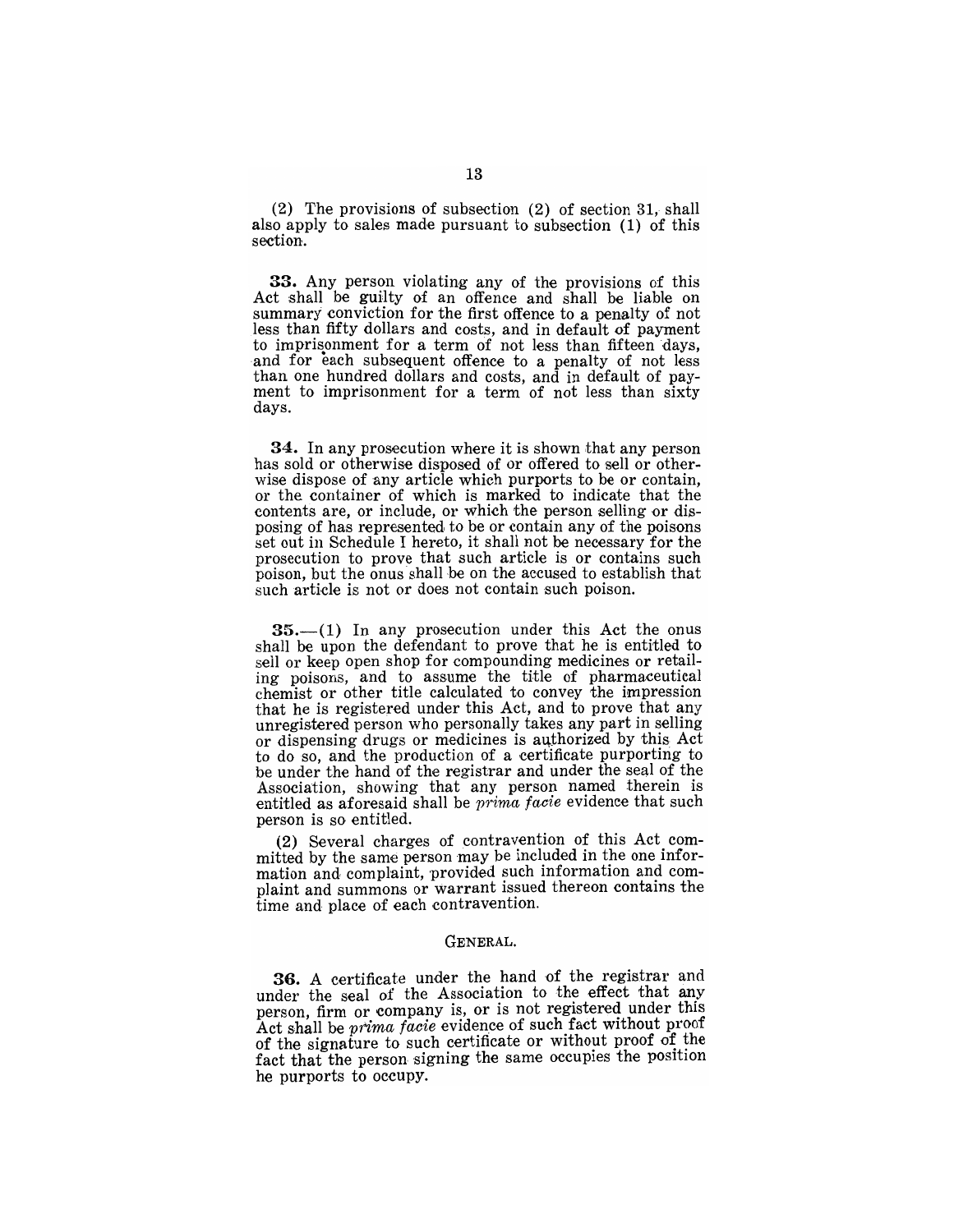37. Upon the decease of any person legally authorized to carry on the business of a pharmaceutical chemist at the time of his death, it shall be lawful for the executor, administrator or trustee of the estate of such person to continue the business, if any, so long as such business is *bona fide* conducted by a pharmaceutical chemist registered under this Act, provided such executor, administrator or trustee continues to pay the annual registration fee as provided by the by-laws of the Association.

38. The registrar whenever required by order of the Lieutenant Governor in Council shall transmit to the Min~ ister of Health a return under oath setting forth all such information and particulars relating to the Association as may from time to time be required.

 $39.-(1)$  Nothing in this Act shall extend to or interfere with the privileges conferred upon legally qualified medical practitioners by *The Medical Profession Act,* or prevent any person whatsoever from selling goods of any kind to any person legally authorized to carryon the business of an apothecary chemist or druggist, or the professions of doctor of medicine, physician or surgeon, dentist or veterinary surgeon, or shall prevent the members of such professions supplying to their patients such medicine as they may require.

(2) Medical practitioners duly qualified in the Province of Alberta may register under this Act upon passing the examinations prescribed by the University of Alberta in the subjects of pharmacy, *materia medica* and dispensing.

(3) Notwithstanding any provisions of this Act, any duly qualified medical practitioner may, in any place where there is no pharmaceutical chemist registered under this Act, other than a town or city, compound or dispense any drug or medicine upon the prescription of any other legally qualified medical practitioner.

(4) Nothing in this Act shall extend to or interfere with the handling or administration of necessary drugs or medicines by district nurses operating with the approval and under the supervision of the Department of Public Health of the Province.

(5) Nothing in this Act shall extend to or interfere with the business of wholesale dealers in supplying poisons or other articles in the ordinary course of wholesale dealing provided the poisons or other articles are in sealed manufacturers' packages.

*40. The Alberta Pharmaceutical Association Act,* being chapter 288 of the Revised Statutes of Alberta, 1942, is hereby repealed.

41. This Act will come into force on the day upon which it is assented to.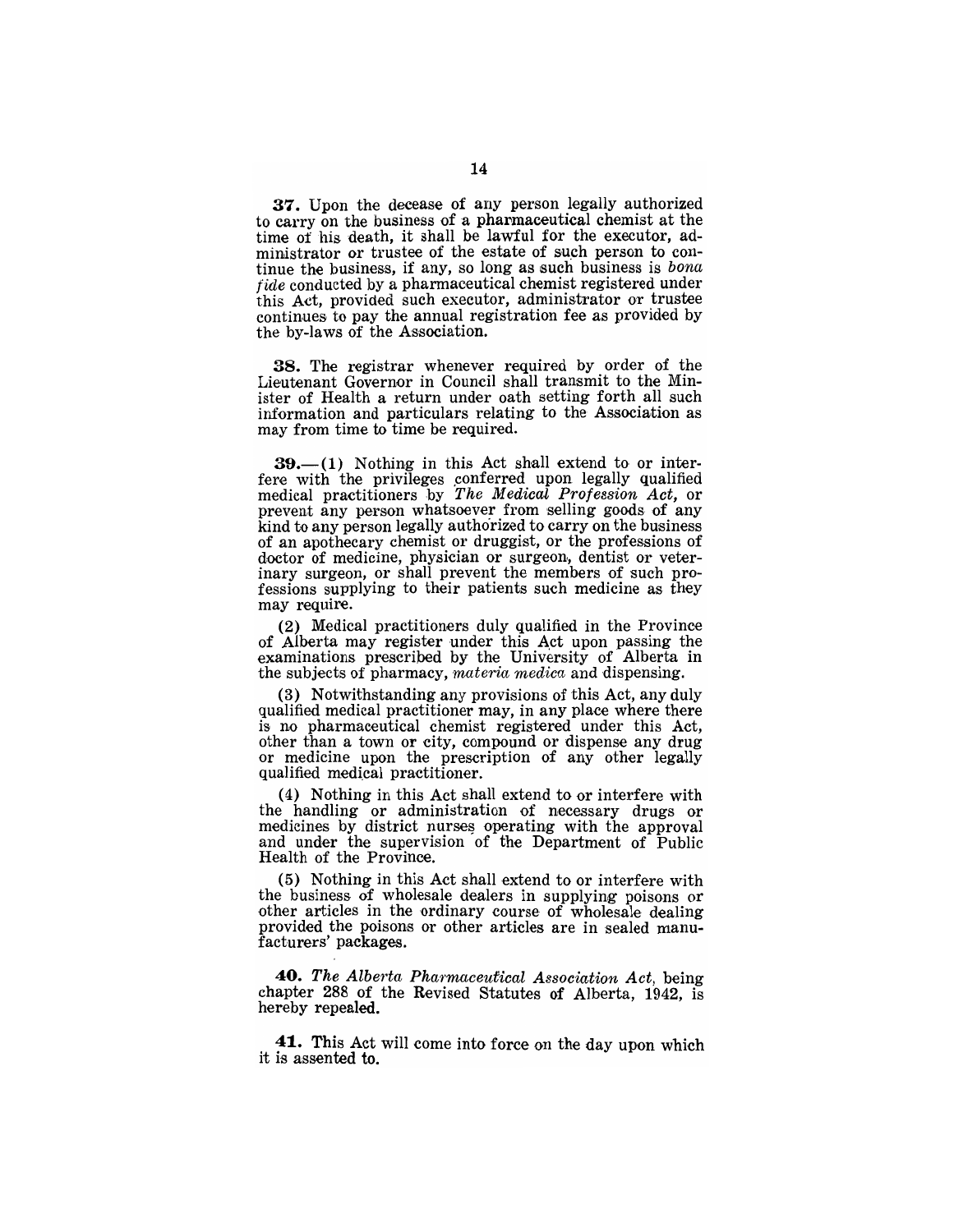#### SCHEDULE I.

#### PART 1.

## *(Sections* 2, 28 *and 31.)*

EXPLANATORY *NOTE-The sale of drugs in this schedule is subject to the following restrictions:* 

- *1. To be sold only in drug stores unless the place of sale is over* 15 *miles from the nearest drug store.*
- 2. To be sold only to persons known to the seller.
- 3. Sale must be registered in the "poison book" and the *book mU8t be signed by the purchaser.*
- *4. The package must be properly labelled with the name*  of the drug, the word poison, and the name of the store  $where it is sold.$

Acid Hydrocyanic, Acid Chromic, Aconite and preparations and compounds, Antimony Tartrate, Apiol, Arsenic and preparations and compounds (except Paris Green),<br>Atropine and Salts thereof, Barium Chloride, Belladonna and preparations and compounds thereof, Bromoform, Butyl Chloral Hydrate, Chloral Hydrate, Chloroform, Conium and preparations thereof, Cottonroot fluid extract, Croton Oil, Emetine and Salts thereof, Ergot and preparations and compounds thereof, Hyoscyamus and preparations and compounds thereof, LobelIa and preparations thereof, Mercury Bichloride, Nux Vomica and preparations thereof, Oil of Tansy, Oil of Pennyroyal, Picrotoxin, Paraldehyde,<br>Potassium Cyanide, Strychnine and its Salts and solutions,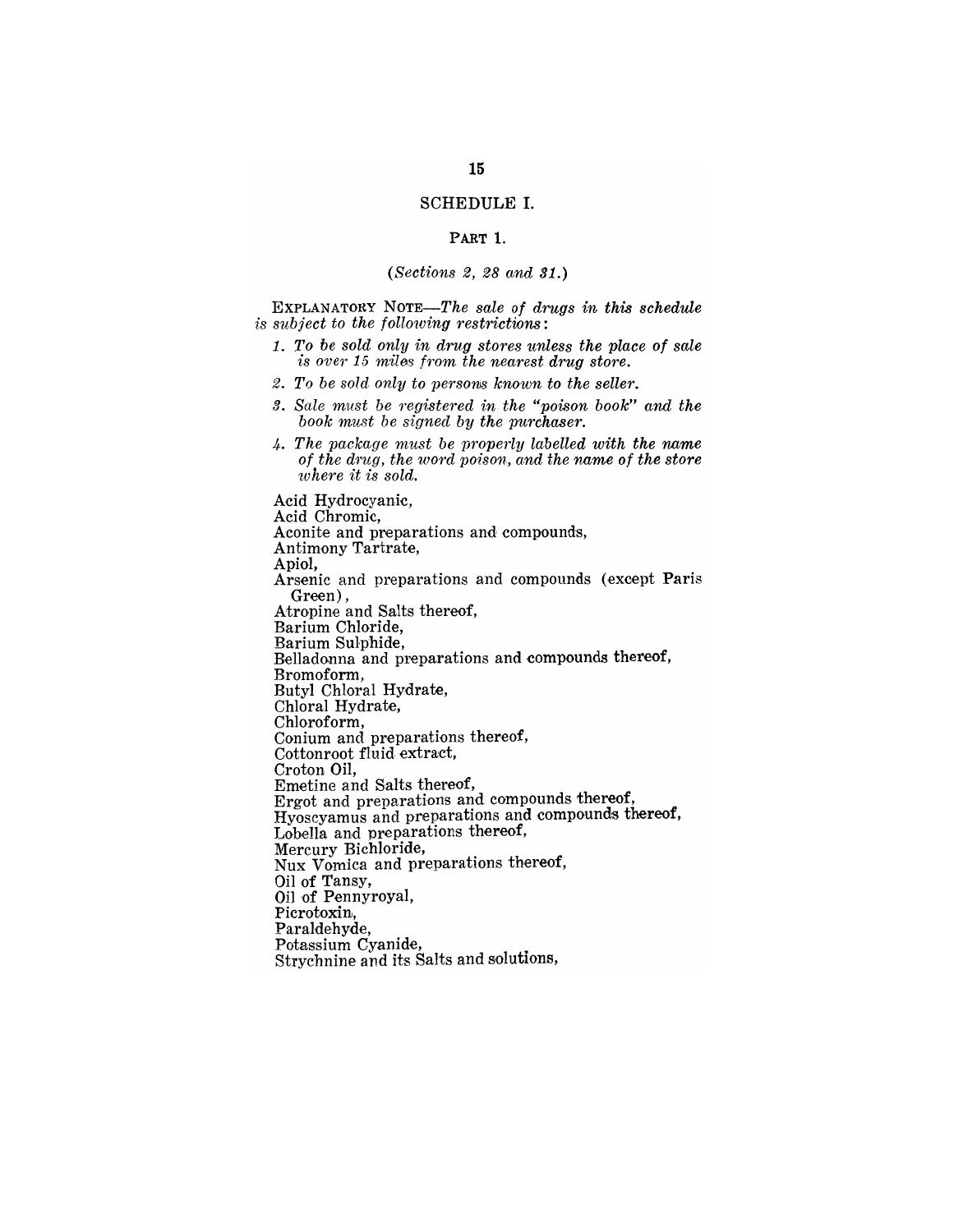#### SCHEDULE 1.

### PART 2.

#### *(Sections* 2, 28 *and 31.)*

EXPLANATORY NOTE—The sale of drugs in this schedule *(are subject to the following restrictions:* 

- *1. To be sold only in drug stores unless the place of sale is mOTe than* 15 n~iles *from a drug store.*
- 2. To be sold only to persons known to the seller.
- *3. The package must be properly labelled with the name of the drug, the word poison and the name of the store where the sale is made.*

Acetanilid, Acid Acetic (over 30%.),<br>Acid Carbolic, Acid Oxalic, Acid Hydrochloric, Acid Nitric, Acid Picric, Acid Sulphuric, Calabar Beans, Cantharides and preparations thereof, Derris Root and preparations thereof, Digitalis and preparations thereof, Dinitrophenol and preparations thereof, Ether, Creosote, Hellebore, Iodine and preparations thereof, Liquor Cresolis Saponatus-Lysol, Cresylone, Cresol Compound Solution, Creofectant, Cresoleum, West's Disinfectant, Izal, Krelos, Phenoco, Microbene, or any other compounds containing Cresolis or Cresylic acid, Mercury and preparations, Mercurochrome and preparations, Methyl Salicylate, Lead and Salts and preparations, Oil of Cedar and Oil of Bitter Almonds, Nicotine Sulphate, Paris Green, Potassium Hydroxide, Phosphorus, Potassium Permanganate, Sabadilla Seeds, Santonin, Savin and preparations, Sodium Fluoride, Sodium Hydroxide, Silver Nitrate, Sodium Metallic, Zinc Acetate, Zinc Chloride, Zinc Sulphate.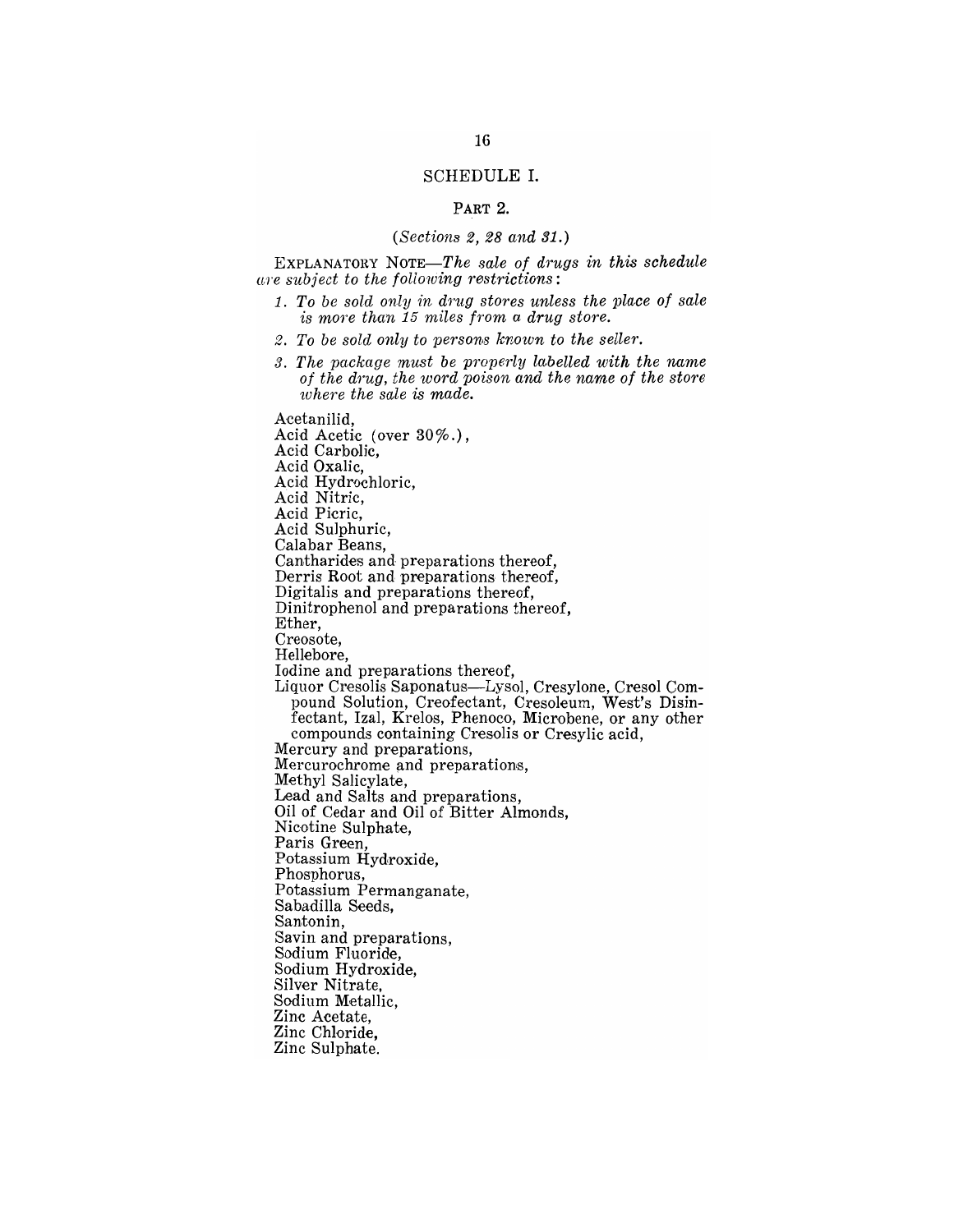## SCHEDULE **II.**

### FORM A.

## *(Section 24.)*

## THE ALBERTA PHARMACEUTICAL ASSOCIATION.

#### This is to certify that

. . . . . . . . . . . . . . . . . . . . . . . . . . . . . . . . . . . . . . . . . . . . . . . . . having complied with the provisions of The Pharmaceutical Association of Alberta has been duly registered a member of the association and is entitled to be styled a pharmaceutical chemist and to enjoy all the privileges of such as set forth in an Act of the Province of Alberta, Canada intituled "An Act Respecting Chemists and Druggists."

| President,          |
|---------------------|
| Registrar.<br>SEAL. |

#### SCHEDULE II.

## FORM B.

#### *(Secti01IS* 12 *and 13.)*

## THE ALBERTA PHARMACEUTICAL ASSOCIATION.

#### *Voting Ballot Form.*

For election to the Council of The Alberta Pharmaceutical Association to represent District No ..................... .

I, .......................................................................... a registered Pharmaceutical Chemist, vote for one of the members hereinafter named, as a member of the Council of the Alberta Pharmaceutical Association, to represent my interests on the Council for the next two years.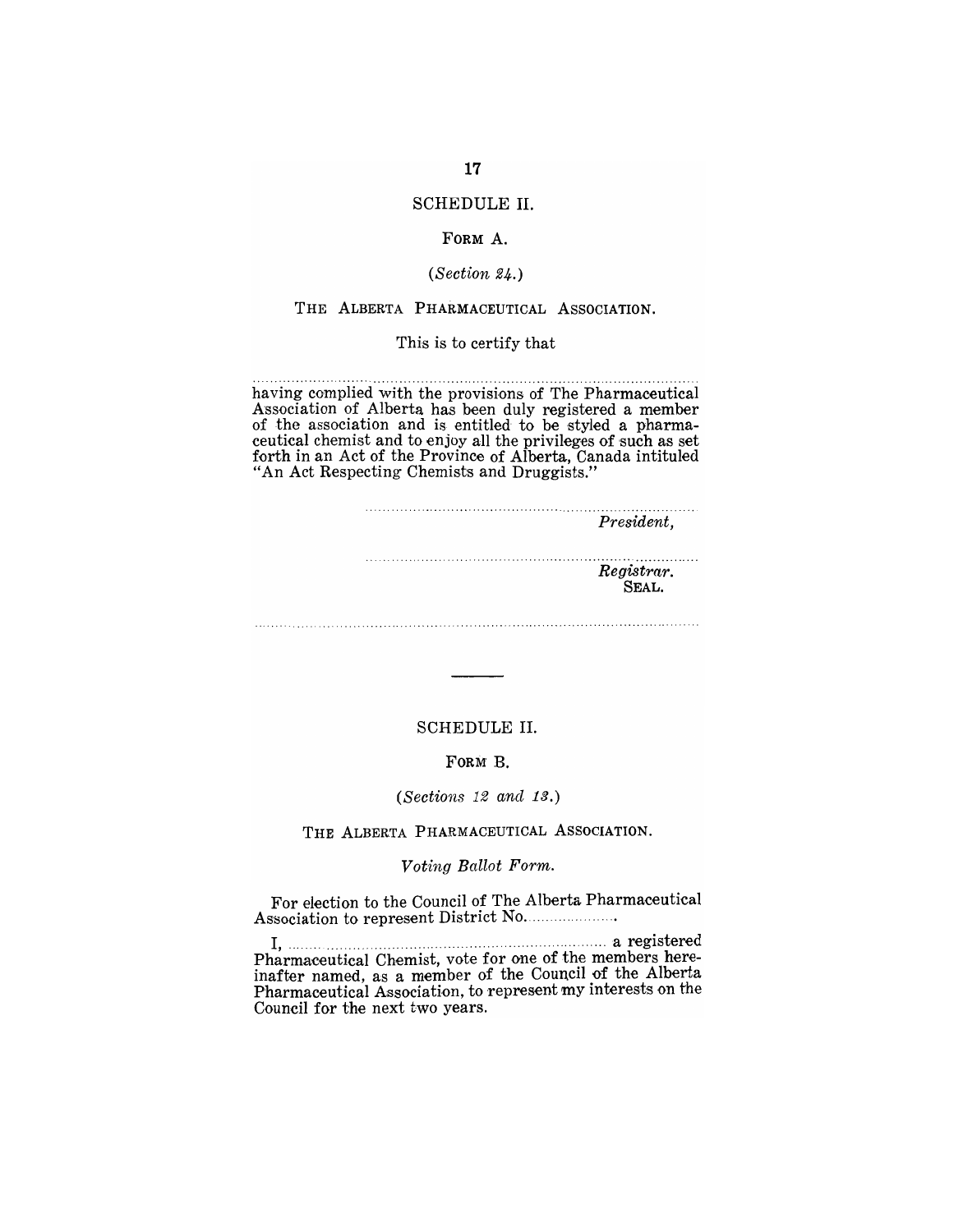Use an  $X$  opposite the candidate of your choice. Any other marking will render the Ballot void.

| Name of Candidate,<br>Pharmaceutical Chemist,<br>City or Town, Alberta. |  |
|-------------------------------------------------------------------------|--|
| Name of Candidate,<br>Pharmaceutical Chemist,<br>City or Town, Alberta. |  |

Closing date for voting March 31st, 19 ........ .

This ballot must be returned to the Registrar's office on or before March 31st, 19........

I declare that I am entitled to vote at this election, and that I am not in default in payment of my dues to the Association.

> *Member's Signature.*  . . . . . . . . . . . . . . . . .

Dated this ... 19 .... ., ................. d'ayof ......................................... .